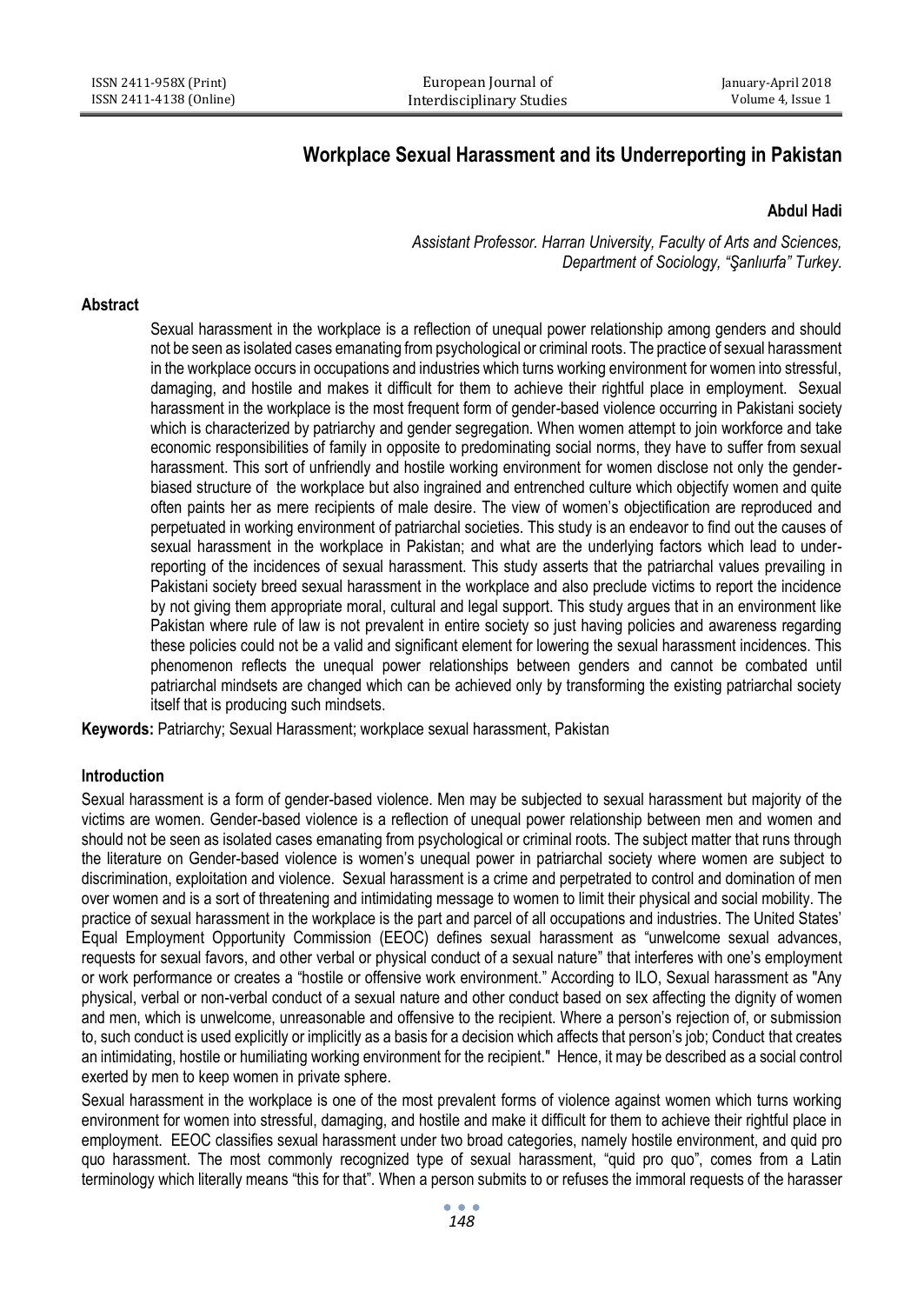| ISSN 2411-958X (Print)  | European Journal of       | January-April 2018 |
|-------------------------|---------------------------|--------------------|
| ISSN 2411-4138 (Online) | Interdisciplinary Studies | Volume 4. Issue 1  |

and such requests are made for the employment decisions affecting the harassed individual, this is termed as a quid pro quo harassment. Failure to comply with harasser's requests or offers causes an adverse impact on employment procedures such as promotion, compensation and benefits, performance appraisals, and other conditions. In quid pro quo, harassers use threats or rewards of employment decisions to coerce sexual favors.

A hostile environment involves unwelcome sexual behavior or actions at work that yield a hostile, intimidating, or offensive workplace (Valente, et al., 2004). That's why it has been framed as the violation of basic human rights of women in that victims experience extremely stressful and damaging physical and psychological effects, which prevent these individuals from achieving their rightful place in employment and educational settings. Sexual harassment also was described as a form of social control exerted by men to "keep women in their place" (Sigal, 2006). Feminists argue that sexual harassment reinforces the concept that women have a subordinate role and treats women as objects and victims.

The sexual harassment in the workplace occurs in both developed and developing countries. It is asserted that between 30 to 50 percent of women in European Union, 50 percent in the United Kingdom (UK), 25 percent in US endure sexual harassment in the workplaces (Renate van Oosten, 2013). International Trade Union Confederation in 2008 put estimation that 30 to 40 percent of working women reported some form of harassment. Experts assert that with the increase in women paid labor force in recent years, now the percentage of women experiencing sexual harassment is much higher. In Nepal, 53.8 percent of women workers reported that they experienced sexual harassment in the workplace (ILO, 2004).

Sexual harassment in the workplace in Pakistan is the most frequent forms of gender based violence in both formal and informal sectors. When women attempts to join workforce and take economic responsibilities of family in opposite to predominating social norms, she has to suffer from sexual harassment. This sort of unfriendly and hostile working environment for women disclose not only the gender-biased structure of the workplace but also ingrained and entrenched culture which objectify women and quite often paints her as mere recipients of male desire. The view of women's objectification are reproduced and perpetuated in working environment of patriarchal societies. This study is an endeavor to find out the causes of sexual harassment at workplace in Pakistan, and what are the factors which preclude the reporting of sexual harassment in the workplace.

# **Social Context of Pakistan**

Pakistani society is characterized by patriarchy and gender segregation. Gender is one of the important organizing aspects of society and traditional gender roles still prevail. Society views that women are subordinate to men (Women are also socially conditioned to be subordinate to men), and honor of man and family rest upon/lie in the actions and conduct of the woman of his family. In general, men is perceived as dominant, powerful and superior beings; whereas women are perceived as inferior, powerless, weak, and the like in the society. Woman is often discriminated, oppressed and subjugated and her basic rights are violated. Global Gender Gap 2014 report put Pakistan in the list of the second lowest performing country with respect to equality of gender.

Traditionally, the mobility of women was tightly restricted and her interaction with men except close relatives was often kept to minimum since women were and are perceived as the repository of family honor and her increased mobility and interaction with men might have caused disgrace to family honor. However, in the past few decades, the role of women in Pakistani society has been gradually started to change. Traditionally, women were confined to their houses and their primary role was to take care of household chores. With time, due to increase in economic pressures on families and access to knowledge and information, the tradition which secluded women and confined them to traditional gender roles to keep male contact to minimum have also been changed to some extent; now women in many families are permitted to attain higher education and do paid jobs, but under some restrictions; They work along with men in different formal and informal sectors and can choose varieties of jobs and occupation previously regarded only for men. Women do paid-work in fields including but not limited to, journalism, law, sales and marketing, information technology, and police; however, their representation in these fields is still very small.

Men are still regarded primary bread earner of family but no longer regarded as the only bread earner of the family since many women are also financially supporting their families. However, the entry of women into paid labor force has not liberated them from housekeeping which is considered the main activity of married women. They have to manage double burden both at office and house. Women have to manage the work place and also have to run a house as well which demands a full attention to her husband, kids, and in-laws. When married women return home after the all-day tiring work of office, they have to do domestic chores, no matter how much tired they are. Indeed, many women by entering into the paid workforce have gained somehow economic independence but still their basic rights are violated, they are mistreated and regarded as "object" that is a mere passive recipients of male desire.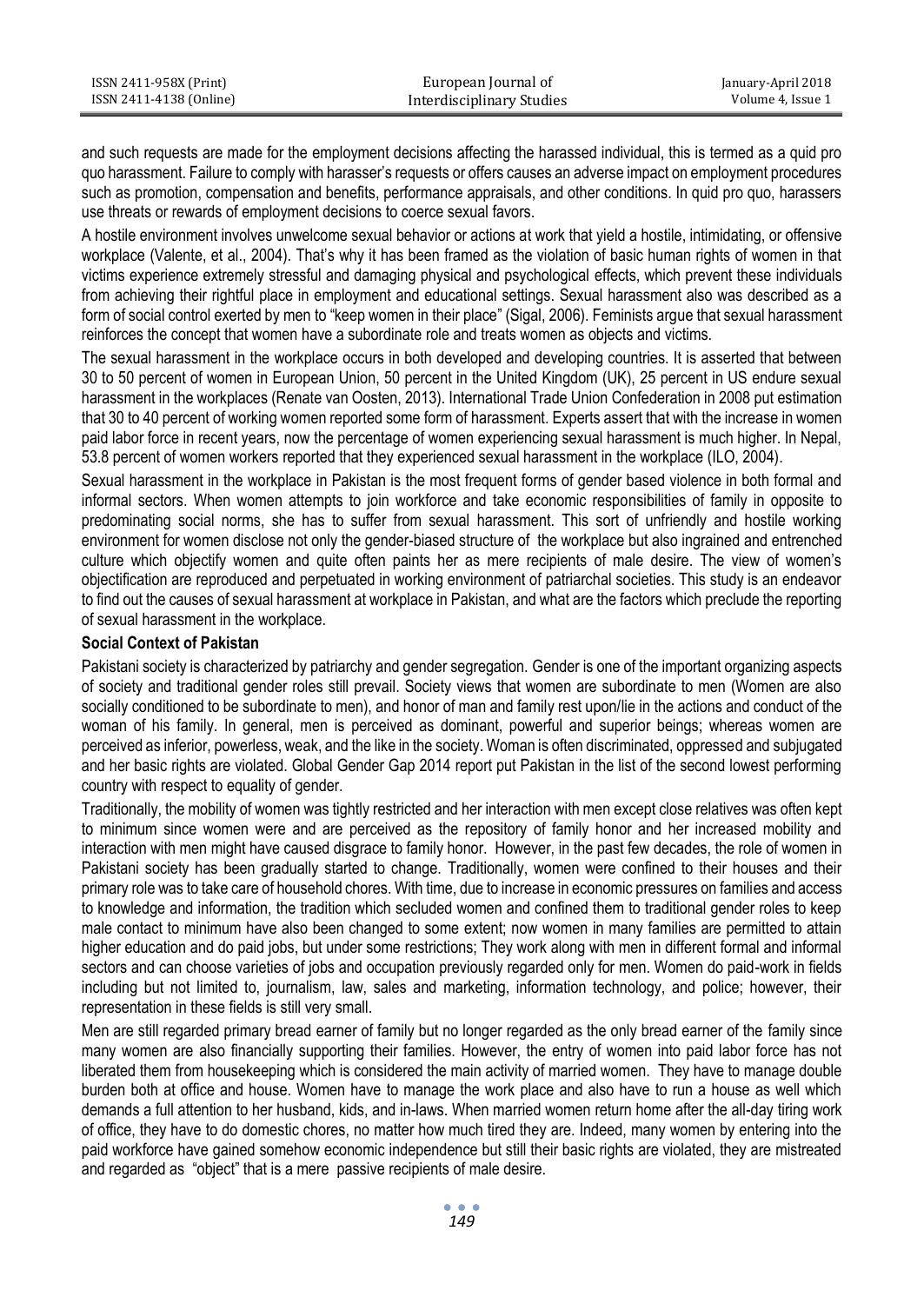| ISSN 2411-958X (Print)  | European Journal of       | January-April 2018 |
|-------------------------|---------------------------|--------------------|
| ISSN 2411-4138 (Online) | Interdisciplinary Studies | Volume 4. Issue 1  |

Despite the facts that the restrictions on their mobility and their interaction with men has somehow loosened but still they are perceived as the repository of family honor. In most cases, most women are still not allowed to take big and important decision, no matter how much important that decision to their life and career. Why women are not allowed to take their own decision? Answer of this question can be found in prevalent ideology and structure of patriarchal society which (a) view women as inferior to men and that they lack in reasoning, wisdom, and ability to make correct decisions and to give them liberty on this matter may bring adverse outcomes; (b) consider that women are the repository of family honor and any decision (specially related to marriage) taken by her may spoil the honor of family and bring disgrace, Because in Pakistani society, social stigma is attached with women's choice of life partner and they are often forced to get married to men of her parents' choice.

The condition of women in tribal areas of Pakistan is much more miserable than women living in areas where tribal culture are either weak or do not exist. Tribal cultures treat women like merchandise and women are treaded either as peace offerings in arranged marriages or in resolution of a dispute, ordered by a Jirga/ Panchayats 1. In these cultures, instead of rule of law, rule of tradition is more powerful and "justice" is dispensed by informal legal systems namely Jirga. These informal legal systems are gender-biased in which there is no representation of women. Gender-biased decisions of the informal legal systems is evident from the case of Mukhtar mai who was gang rapped, on the orders/verdict of informal legal system as retribution for the alleged affair of her brother with girl of another tirbe. How women in tribal areas of Pakistan treated is noticeable from the barbaric and dehumanized cultural practice such as Vanni/Swara2 and informal judicial system. Besides that, every year the number of women are killed in the garb of culture practice called "honor killing3."

# **Workplace Sexual Harassment**

Pakistani society is in a transient period where women are gradually coming out from their secluded lives within homes to join workforce against the assigned gender roles and gender norms. However, the dominant gender norms and cultural myths entrenched and ingrained in society are putting obstacles in their way through different means. However, there is the average annual growth rate of participation of women in the workforce and it has increased since 1990. It was just 13.2 percent in 1990 and has gone up to 22.4 percent in 2017. But still women work participation is very low in comparison with other countries of South Asia. Women in Pakistan are half of the population, yet they constitute nearly one-fourth of the total labor-force. This mean that massive human resources are presently untapped, neither contributing to economic development of the nation, nor to enhance their own status in society.

There are two major factors that preclude women to enter into paid labor force; they are socio-culture norms and sexual harassment. Firstly, Cultural values and gender norms regard the role of women is within the boundary of house. Living off the livelihood of a wife or daughter is regarded as shameful and embarrassing act. Besides that, there is stigma associated with women's work which indicates that women working outside the home as not "respectable" in many social contexts. Henceforth, this social stigma may put restriction on women's decision to work outside the house. Secondly, the common occurrence of sexual harassment precludes women to join paid workforce. Sexual Harassment in the work place often discourages women in participating in socio-economic development of society. The daring woman who endeavors to work and take financial responsibility of family in opposition to societal norms and gender roles has to suffer miserable life due to entrenched culture of women objectification and structure of the workplace.

The occurrence of sexual harassment in Pakistan is the most frequent form of violence. Large number of women faces Sexual harassment at workplace (AASHA 2002). It is almost impossible to obtain accurate figures on the incidence of sexual harassment in Pakistan where the topic is not publicly discussed. AASHA (Alliance against Sexual Harassment) (2002) demonstrated in its report that nearly 80 percent of working women including formal and informal sector in the country experienced sexual harassment at workplaces. Furthermore, this report revealed that compared with informal sector, the occurrence of sexual harassment in formal sector was higher reaching at 93 percent. Another study carried out by UNISON (2008) found that more than 50 percent of working women are sexually harassed in Pakistan; Truth is that most incidences of sexual harassment go unreported. As a result, the reported cases of violence on the basis of gender do not truly represent the occurrence of sexual harassment at workplaces. Parveen (2010), stated that during 2008 to 2010 only 520 incidences of sexual harassment in the workplaces were reported indicating that the incidences of sexual

1

<sup>1</sup> Informal judicial system run by traditional assembly of tribal members

<sup>&</sup>lt;sup>2</sup> A Cultural practice in which girl is forced to get married as compensation for killing / crime committed by her male family member

<sup>&</sup>lt;sup>3</sup> The murder of a relative, generally woman, considering that she has brought dishonor to the family or community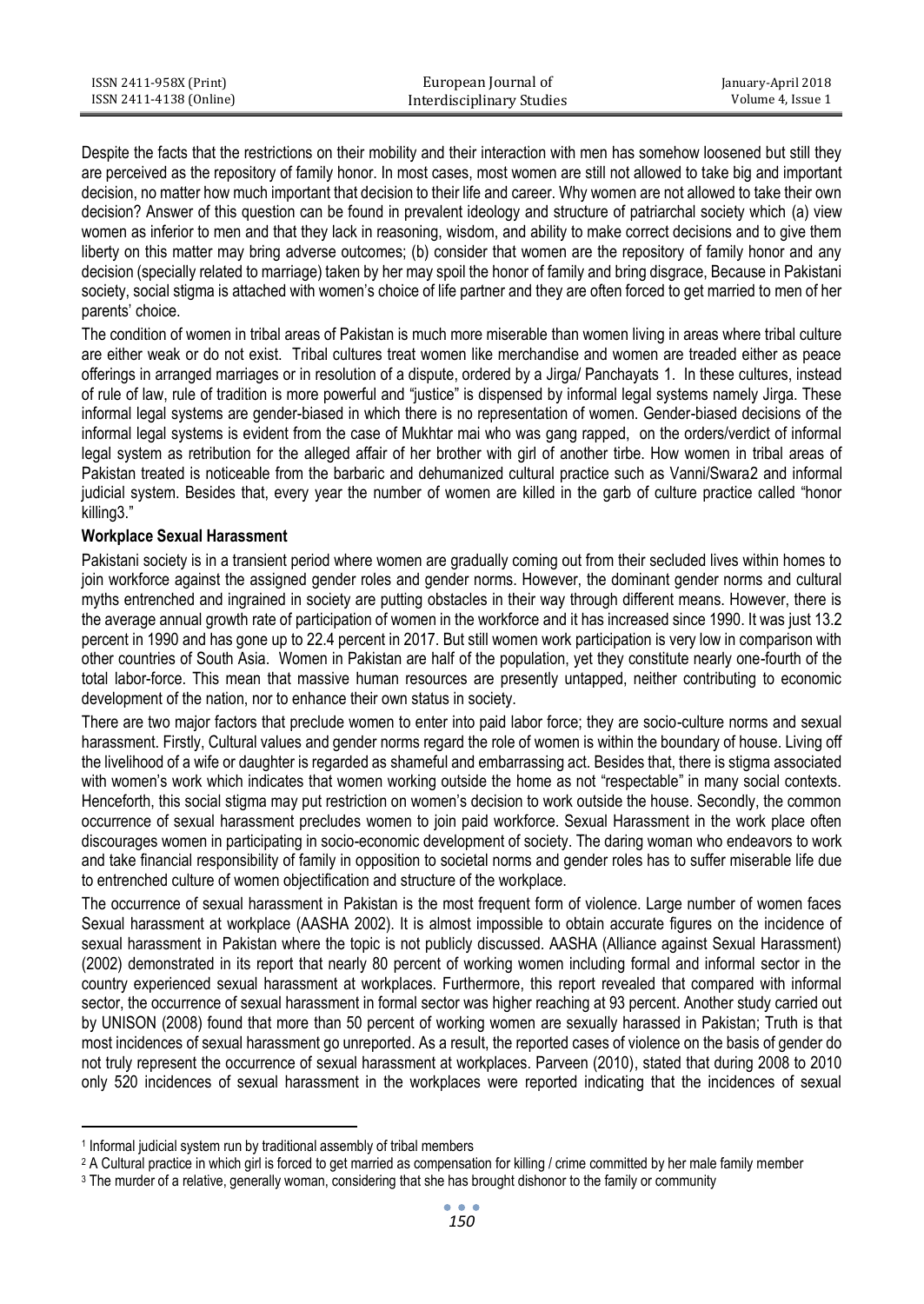| ISSN 2411-958X (Print)  | European Journal of       | January-April 2018 |
|-------------------------|---------------------------|--------------------|
| ISSN 2411-4138 (Online) | Interdisciplinary Studies | Volume 4. Issue 1  |

harassment often go unreported. Pakistani civil society vocal people have asserted that 70 percent of women experience sexual harassment at workplace; whereas other reports demonstrate the incidences up to 90 percent which show that the work place in Pakistan is not safe for women.

In Pakistani patriarchal society, in general, the working environment for women in paid labor force, is difficult and do not support women employees (AASHA 2002); women are perceived as an 'object' rather than a 'subject' and are given low and subordinate status in society. The occurrence of sexual harassment in the workplace disclose not only the genderbiased structure of the workplace but also ingrained and entrenched culture which objectify women and quite often paints her as mere recipients of male desire. The view of women's objectification are reproduced and perpetuated in working environment of patriarchal societies. Even increased access to education and information has often not succeeded in uprooting the deeply ingrained attitudes and concepts resulting in the widespread occurrence of sexual harassment in the workplace.

A significant number of people put blame on women for being sexually harassed. Even many women think that sexual harassment depends upon how women make their own environment; if they keep their personal boundaries, no one will dare to cross the boundaries and tease them. Indeed women should be strong enough that one should not dare to tease and sexually harass them but solely focus on how women make her environment which can either deter or motivate harasser is injustice. This implies that women can stop sexual harassment by bringing changes in their conduct and behavior. However, this denies the role of patriarchal structure which breeds sexual harassment in the workplace because of entrenched culture of women objectification.

The patriarchal values prevailing in Pakistani society breed sexual harassment in the workplace also preclude victims to report the incidence by not giving them appropriate moral, cultural and legal support. Given that sex – and anything related to the subject – is taboo in Pakistan, it comes as no surprise that sexual harassment is such a hush-hush affair. For the harasser, it is a harmless fun they could enjoy on a daily basis, however victims, endure the impairing and injurious physical, emotional, and psychological effects of sexual harassment and often feel compelled to remain silent.

# **Patriarchy Breeds Sexual Harassment**

The attitude and behavior of any individual is the manifestation of society in which he/she lives. The patriarchy mindsets are the byproduct of patriarchal society. Patriarchy is both ideological and structural. It is ideological, because it reproduces and perpetuates society's beliefs norms and values about women's roles and status in society. It is structural, because it bears on women' access to social institutions and their position within these institutions. Patriarchy is a system based on hierarchical and unequal power relations in which men has control on production, reproduction, and sexuality of women. This control is established, institutionalized and legitimized by using social institutions such as family, religion, media, society and the like.

Patriarchy promotes male privilege by being male dominated, male identified, and male centered. In patriarchal system women are perceived as an 'object' rather than a 'subject' and treated as subordinate to men. They experience discrimination, exploitation, and violence. Walby (1990) said that patriarchy is a system comprised of social structures and practices in which women are dominated, oppressed and exploited by men. Men use coercion to achieve what conditioning fails to achieve (Millet 1970:8). Violence is one of the mechanisms used by men to control and subjugate women; and is a manifestation of unequal power relationship sustained by patriarchy. Patriarchy makes violence necessary for the sake of its existence. Walby (1990) have identified violence as a mechanism to keep women subservient to men; Reiser (1999); Meltzer (2002); Xie et al. (2011) argue that men are losing power, and that some men employ violence to assert their authority and other men exercise violence to reassert their declining authority, power and status. Sexual harassment is used as a tool to control women. In sum, Women employ face backlash because they have taken new roles which belong to men domains within patriarchy and sexual harassment in workplace is all about the manifestation of unequal power relationships between genders and is exercised to perpetuate patriarchal relations. It is used to remind working women of their subjugated and vulnerable status and force women's conformity to gendered roles. Patriarchal society is a direct cause of sexual harassment and the values and attitudes of both men and women emanating from the society are posing great challenge in the prevention and stoppage of sexual harassment.

# **Why Cases of Sexual Harassment are Under-reported?**

Patriarchal structure and rigid culture not only breed sexual harassment but also deter women to step forward and speak up about sexual harassment. Most often victims feel compelled to remain silent fearing that their complaint against sexual harassment may get them into trouble in patriarchal society where in these incidences character of woman is brought into question rather than harasser and with it, the sanctity of her chastity and her eligibility for marriage or to stay in a marriage.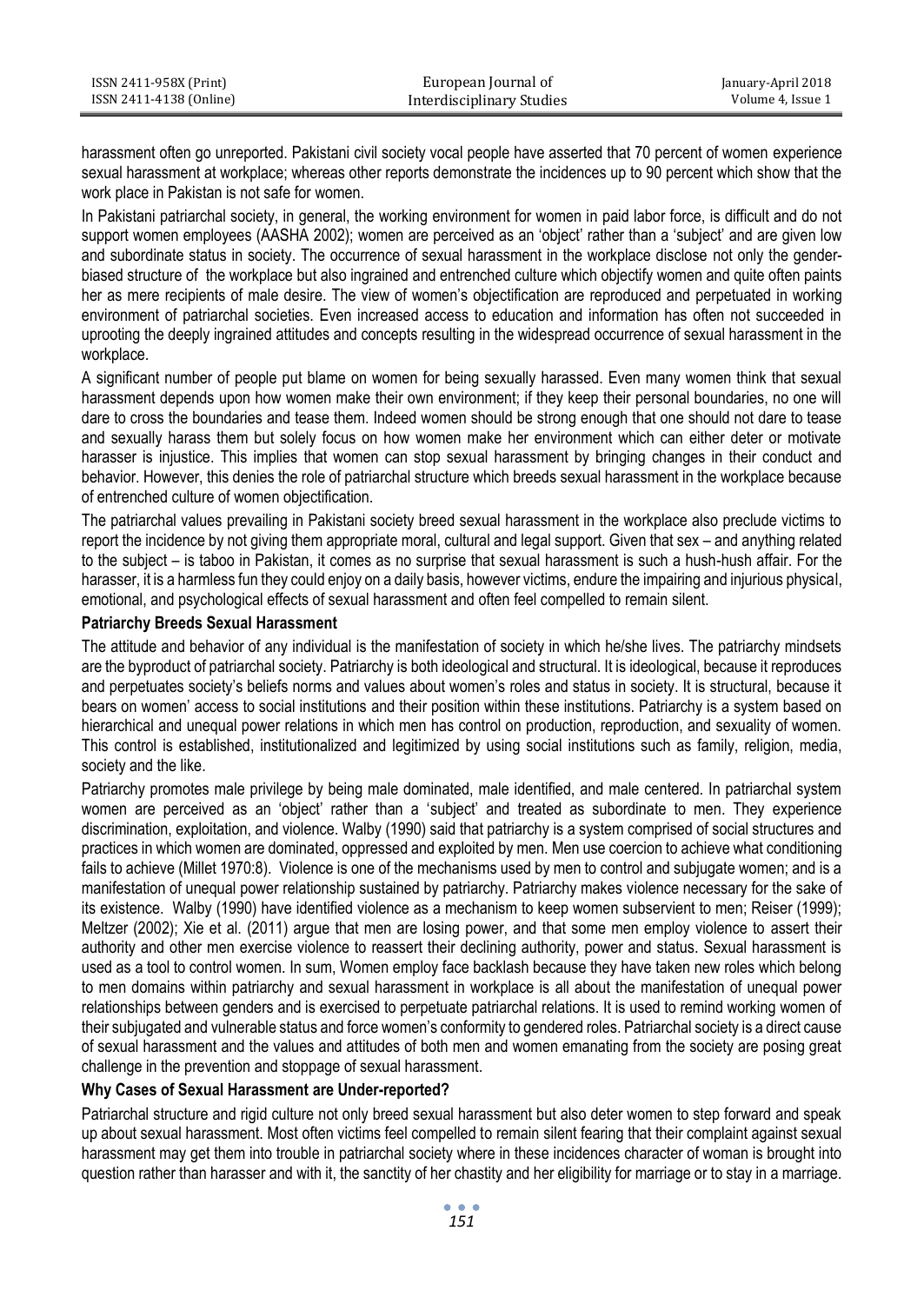| ISSN 2411-958X (Print)  | European Journal of       | January-April 2018 |
|-------------------------|---------------------------|--------------------|
| ISSN 2411-4138 (Online) | Interdisciplinary Studies | Volume 4. Issue 1  |

Victim first experience the trauma of sexual harassment and then trauma of social harassment which is even more humiliating and disturbing. In Patriarchal society of Pakistan, victims are advised to ignore sexual harassment; on top of that this advice comes from women. Women enduring sexual harassment at workplace in Pakistan often tend to confront with harassment in different ways, ranging from ignoring harassers to get legal redress. Following are the three main factors that hinder victims to report incidences of sexual harassment.

# **(1)Feeling of Judgment, embarrassment or shame:**

In a patriarchal society of Pakistan, prevailing dominant ideology links family honor to female virtue. women are scared, afraid and reluctant to discuss and report sexual harassment fearing that their own reputation and that of their families would be damaged/ruined; Even victim may not get support from her own family and be told that this was bound to happen; Better is that she ought to have stayed at home. Thus, many of our women themselves stay quiet over this harassment because they don't want to embarrass their families or become the talk of the town.

Women enduring sexual harassment are often labeled and stigmatized as either "troublemakers" or "loose" women looking for attention. Thus, the victim often becomes the accused with their appearance, private life, and character likely to fall under intrusive scrutiny deterring women to report the incidences.

# **(2)Fear of reprisal/retaliation:**

Victims can be scared of the repercussions. Women are often deterred to report sexual harassment since they fear that reporting a colleague especially a supervisor or boss may result in the abrupt loss of her job. Moreover, they fear that their harasser-employer may retaliate by blacklisting them and providing unfavorable reference information which can make it harder for them to find new gainful employment elsewhere. Women not only fear the losing jobs and career being threatened, they also fear that harassers may harm them in actual lives since harassers in most incidences retain higher positions. Therefore, women feel compelled to both resign from the job and search for new job; or victims may chose silence fearing the consequences of losing job and accept the abuse in the belief that nothing could be done about it.

# **(3) Gender-Biased Institutions and Weak Judicial System:**

Most organizations in Pakistan have zero tolerance policy against sexual harassment but often without implementation. Rather than taking action against the offenders, senior management often suppresses the incidences and do not allow to be reported in order to secure the image of organization. This led woman to think that complaint about sexual harassment brings no results; this usually encourages the offenders to continue the offensive behavior. As a result, sexual harassment at workplace is a common phenomenon without being reported in Pakistan. The another issue is victim has to prove the incidence of sexual harassment; if the harassment is verbal, which is often the case, then it cannot be proved and the harasser gets away with impunity. In addition, Women may find it difficult to prove sexual harassment in gender bias institutions and weak judicial system. On the reporting of sexual harassment in the workplace. Ali has rightly depicted the true picture of Pakistani society which deter sexually harassed victim to speak out. Ali has truly depicted the true picture of Pakistani women suffering from sexual harassment. He said that Pakistani women, in general undergo three levels of problem. To begin with women put endeavors to hide the incidences of sexual harassment on account of religious modesty and cultural traditions. Secondly, once victim decide to take firm action against the harasser but find that there is a lack of redress at both organizational level and governmental level. Finally, once they report the case, they undergo victimization in a gender-biased society of Pakistan.

#### **Conclusion**

Pakistani society is characterized by patriarchy and gender segregation. Gender is one of the important organizing aspects of society and traditional gender roles still predominate. In the past few decades, the role of women in Pakistani society has been gradually started to change. Earlier women were restricted to their home and their primary role was to take care of household chores. With time, due to increase in economic pressures on families and access to knowledge and information, this restriction somehow has been released. Now women in many families are permitted to attain higher education and do paid jobs, but under some restrictions.

Sexual harassment in the workplace in Pakistan is the most frequent forms of gender based violence in both formal and informal sectors. When women attempts to join workforce and take economic responsibilities of family in opposite to predominating social norms, they have to suffer from sexual harassment. This sort of unfriendly and hostile working environment for women disclose not only the gender-biased structure of the workplace but also ingrained and entrenched culture which objectify women and quite often paints her as mere recipients of male desire. The view of women's objectification are reproduced and perpetuated in working environment of patriarchal societies. For the harasser, it is a